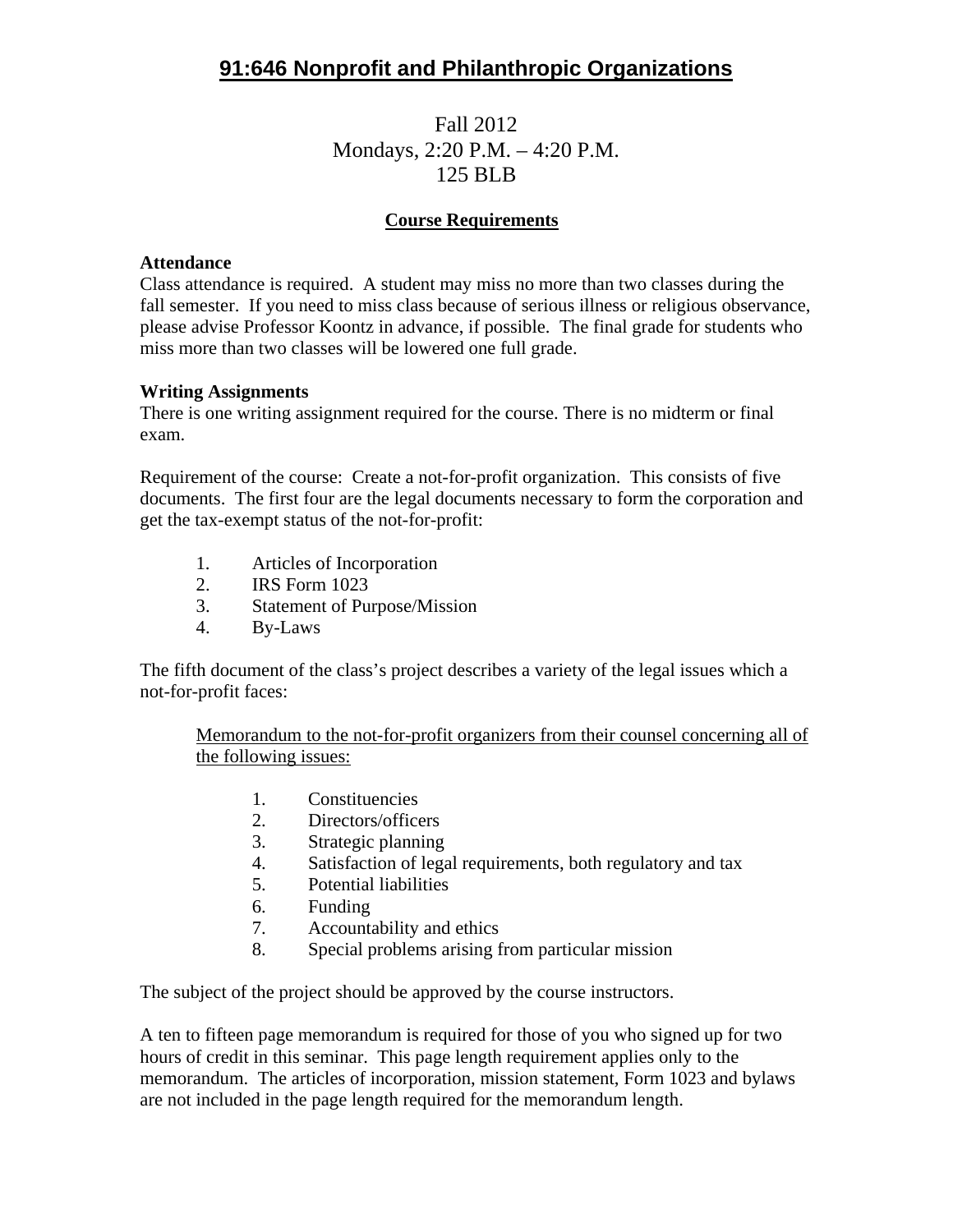For those of you who signed up for 3 hours (for 1 writing credit), you need to write a memorandum of 20 to 25 pages in length.

If you are signed up for 2 writing credits (a total of 4 credits), your memorandum length must be at least 40 pages.

Do not write for more than a total of four credits without consulting the professors (paper length if beyond four credits will be 20 additional pages per credit).

Final grades will be determined on the basis of the paper. There is no final exam.

All writing assignments are to be typed (double-spaced) with one-inch margins all around, Times New Roman or Courier New font size of no more than 12 point with page numbers.

The writing assignment is due at the end of class on the final day of class. Absent the approval of Professor Koontz, late assignments will not be accepted and the student will receive a 0 for that assignment.

For students seeking **writing credits** for the course, there must be a **draft of the paper** turned in by **October 22, 2012**, and an appointment made to meet with Professor Koontz to review the draft.

## **Academic Integrity**

Academic dishonesty will not be tolerated. Cheating on an assignment will result in a 25% loss in your final grade. In this class, the following behaviors constitute cheating: working together with a classmate on an assignment that has been specifically designated as an individual assignment and lifting passages from other sources (including other students) and placing them in your papers without referencing the original source.

### **Academic Accommodations**

Please contact Professor Koontz as soon as possible if you have a disability or condition that may require some modification of seating, testing or any other class requirement so that appropriate arrangements can be made. If you have any emergency medical information about which the instructors should know, or if you need special arrangements in the event the classroom must be evacuated, please let Professor Koontz know. Additional assistance is available from the Office of Student Disability Services (3100 Burge Hall); 319-335-1462; http://www.uiowa.edu/~sds.

### **Contact with Professors**

460 BLB willard-boyd@uiowa.edu (319) 335-9004

Willard L. Boyd secretary: Mary Sleichter 335-9096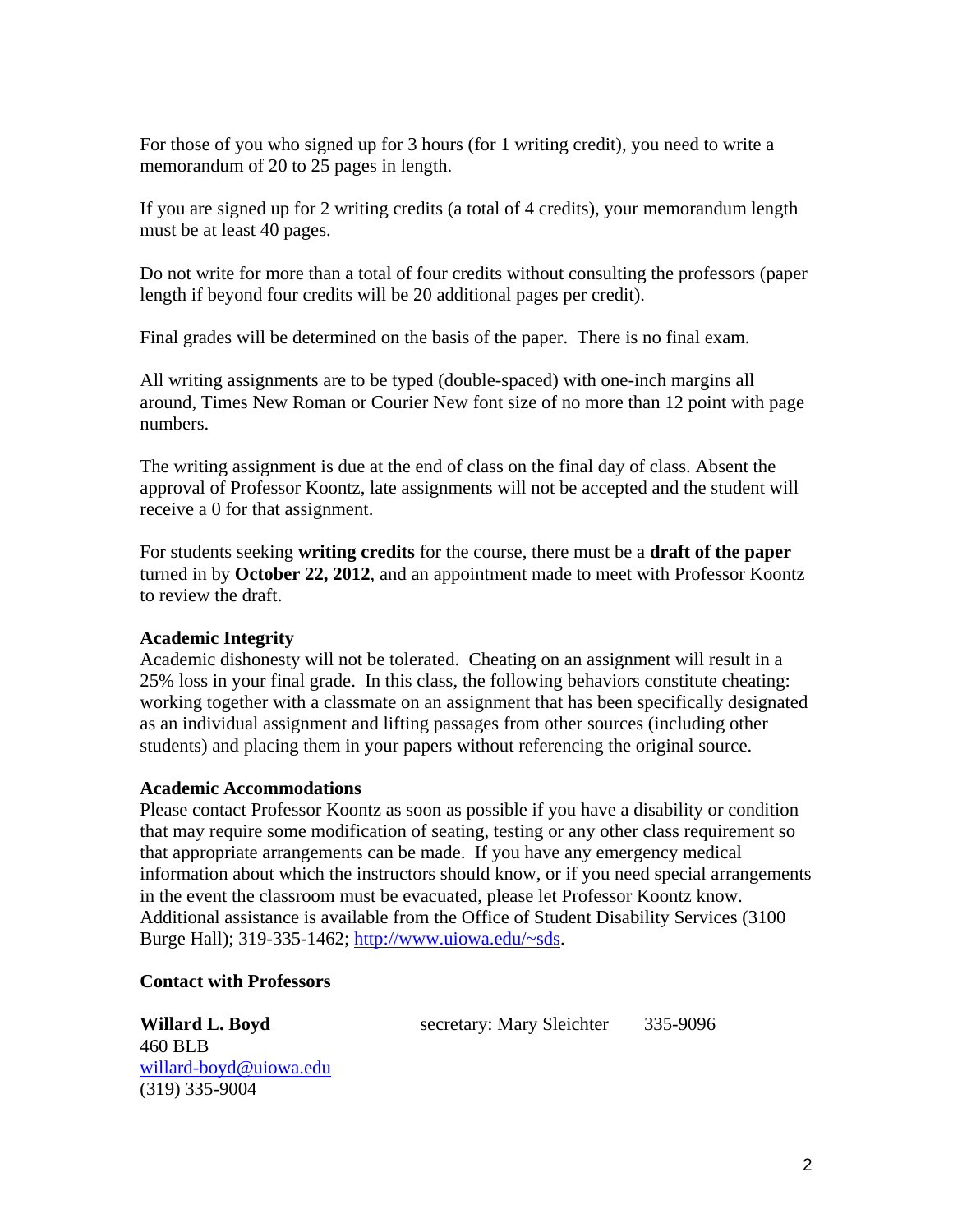Office Hours: By appointment

| <b>Richard F. Koontz</b>              | secretary: Charlene Onnen 335-9765 |          |
|---------------------------------------|------------------------------------|----------|
| <b>Iowa Nonprofit Resource Center</b> |                                    |          |
| 130 Grand Avenue Court                |                                    |          |
| richard-koontz@uiowa.edu              |                                    |          |
| $(319)$ 335-9765                      |                                    |          |
| Office Hours: By appointment          |                                    |          |
| <b>Carolyn Jones</b>                  | secretary: Nilza Molina            | 335-9212 |

476 BLB carolyn-jones@uiowa.edu (319) 335-9882

### **Assigned Text**

The required material for the course is James J. Fishman and Stephen Schwarz, *Nonprofit Organizations: Cases & Materials*, 4th ed. (2010) (referred to as "Fishman" below).

"Principles and Practices" refers to the *Iowa Principles and Practices for Charitable Nonprofit Excellence*, available on the website of the Larned A. Waterman Iowa Nonprofit Resource Center, http://inrc.continuetolearn.uiowa.edu/, at http://inrc.continuetolearn.uiowa.edu/updates/P&P%20w%20color2008.pdf.

## **Schedule of Classes and Reading Assignments**

1. **Tuesday, August 21, 2012 Willard Boyd**

## **Course Overview and the Role, Nature, and History of Charitable Nonprofit Organizations in Iowa and the United States, their Constituencies and Missions**

**Readings**: Fishman, 19-45

*Iowa Principles and Practices for Charitable Nonprofit Excellence* pp. 4-5, Preamble and Role and pp. 7-8, Section III, Mission Statement.

Look at Mission/Vision Statements on their websites of the Cedar Valley United Way, http://www.cedarvalleyunitedway.org/ (see About Us, then Mission), and the United Way of East Central Iowa (see About, then Vision/Mission and other information).

## 2. **Monday, August 27, 2012 Richard Koontz**

## **Charitable Nonprofit Organizations in Action**

### **Readings**: Fishman, 1-19

*Report of the Governor's Task Force on the Role of Charitable Nonprofit Organizations in Iowa* available on the website of the Larned A. Waterman Iowa Nonprofit Resource Center, http://inrc.continuetolearn.uiowa.edu/.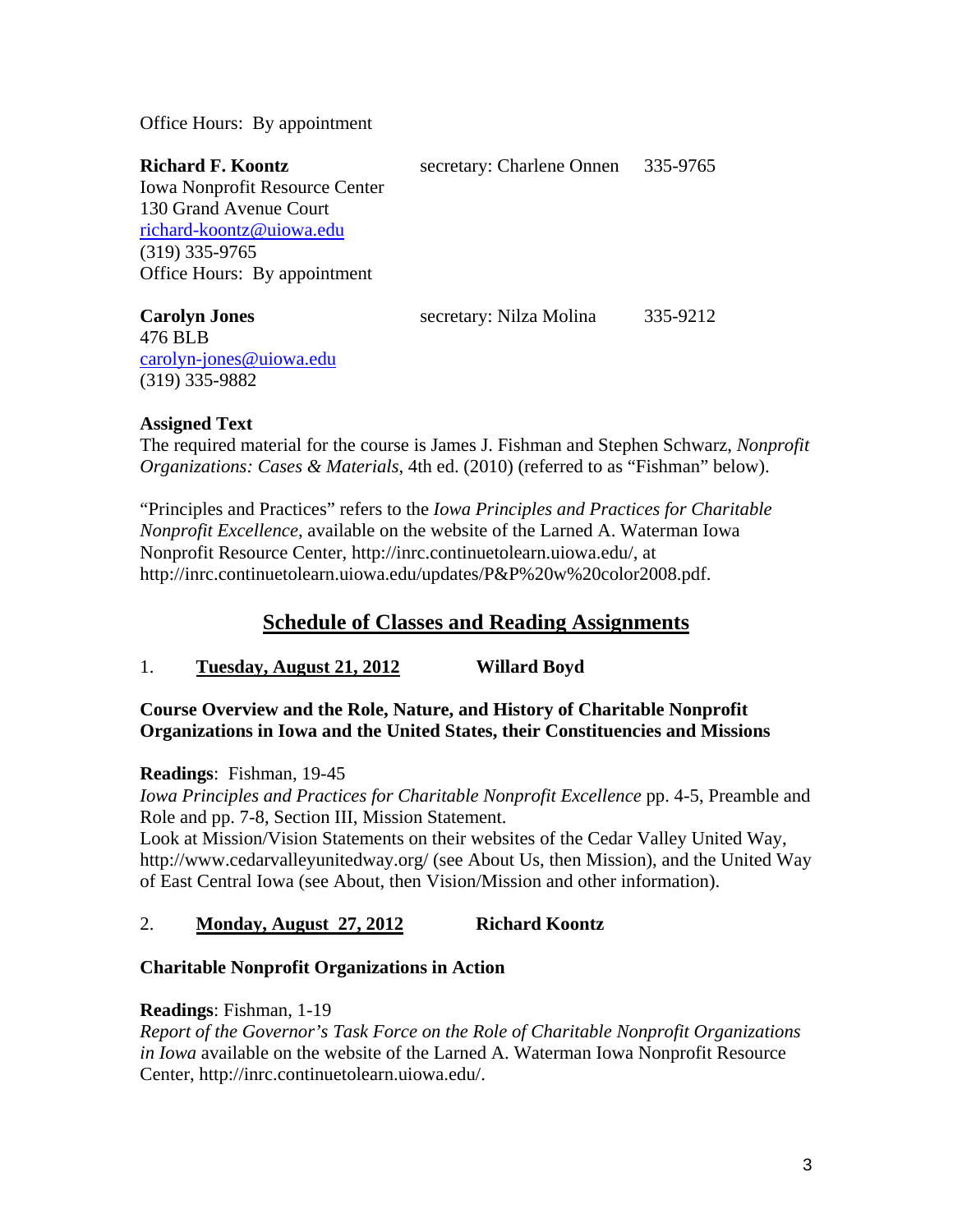## **\*Description of kind of nonprofit to be created due\***

### 3. **Monday, September 3, 2012**

**No Class – Labor Day**

### 4. **Monday, September 10, 2012 Richard Koontz**

### **Statutory Corporate Law (Iowa Code 504), Nonprofit articles of incorporation and bylaws**

**Readings**: Fishman, 48-72 Starting the Charitable Nonprofit, Section II (Principles and Practices), "Articles of Incorporation," "Articles of Incorporation Issues" "Bylaws," and "Bylaw Committees," Statement of Change of Registered Agent" (http://www.sos.state.ia.us/pdfs/buspdfs/static/635\_0119.pdf)

**Note:** The Larned A. Waterman Iowa Nonprofit Resource Center monograph on starting a charitable nonprofit is available in the College of Law library.

### 5. **Monday, September 17, 2012 Carolyn Jones**

### **Basic Issues of Nonprofit Taxation**

**Readings**: Fishman, 294-314, 315-319, 345-350

### 6. **Monday, September 24, 2012 Carolyn Jones**

### **Tax and Regulatory Basics of Fundraising**

**Readings**: Fishman, 828-834, 837-845, 858-867, 876-886 Financing and Funding, Section VIII **(**Principles and Practices**)**

## **\*Mission Statements Due\***

## 7. **Monday, October 1, 2012 Richard Koontz/Carolyn Jones**

### **Advocacy Issues and Regulation**

**Reading**: Fishman, 474-478, 497-506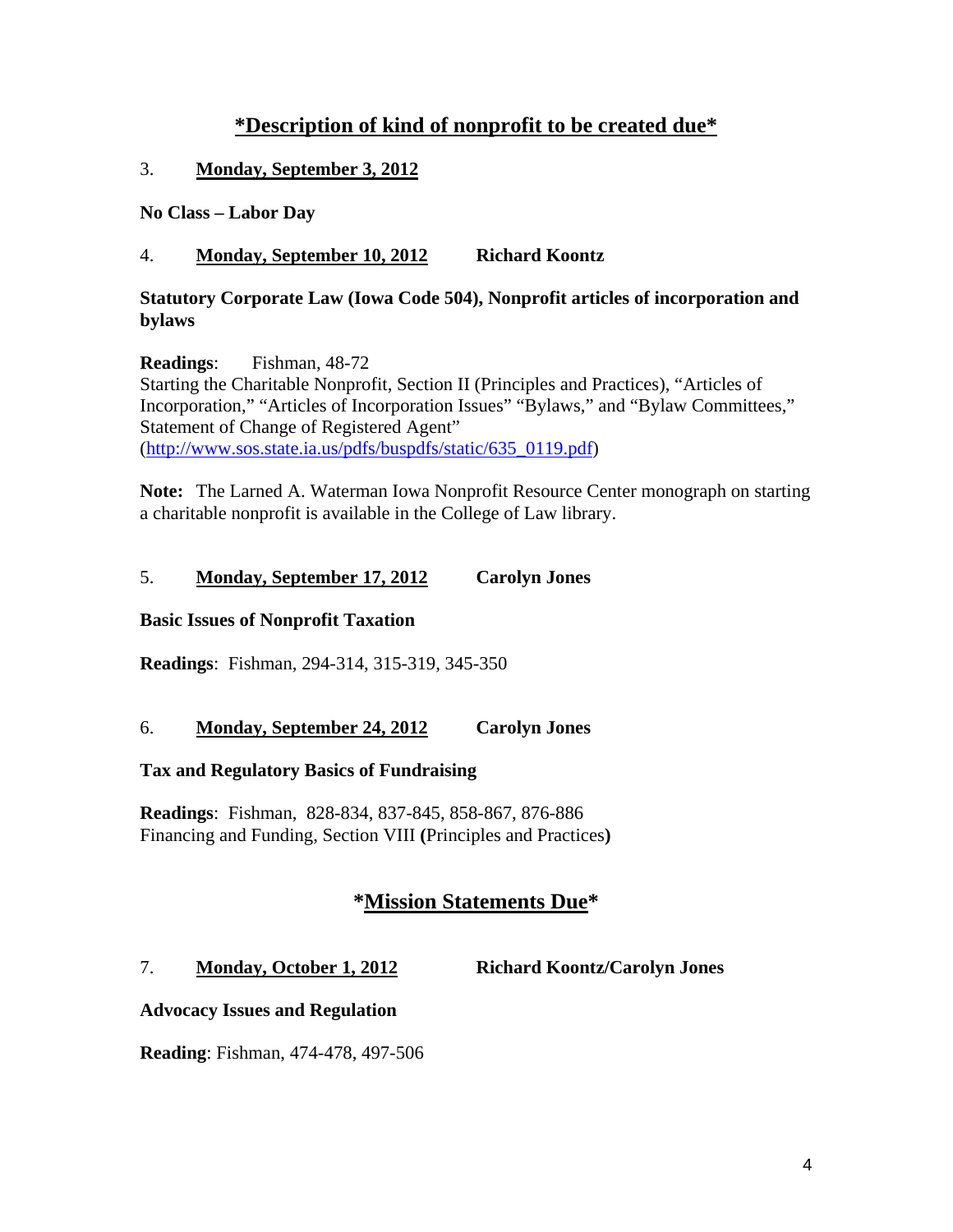### 8. **Monday, October 8, 2012 Willard Boyd**

### **Role of Members, Directors and Officers, and CEOs**

**Readings**: Fishman, 123-134

Board of Directors, Section V and VI (Principles and Practices)

**Note:** The Larned A. Waterman Iowa Nonprofit Resource Center monograph on board governance is available in the College of Law library.

### 9. **Monday, October 15, 2012 Willard Boyd**

### **Policies and Procedures, Management, Budget, Programming, and Strategic Planning**

**Readings**: Section IV, VII, IX & XII **(**Principles and Practices**)** 

### 10. **Monday, October 22, 2012 Richard Koontz**

**Fiduciary Duties, Officers and Directors**

**Readings: Fishman**, **134-137, 145-157, 171-178, 199-200**, (**Principles and Practices**) **V, F**

## **\*Draft Papers (for writing credit) Due\***

11. **Monday, October 29, 2012 Willard Boyd/Richard Koontz**

### **Ethics and Accountability**

 **Reading**: Accountability and Compliance, Section XIII, Iowa Principles andPractices for Charitable Nonprofit Excellence

### 12. **Monday, November 5, 2012 Susan Hagan and Andrew Sheehy**

### **Planned Giving and Fundraising**

**Readings**: Fishman, 890-898

### 13. **Monday, November 12, 2012**

### **Philanthropic Organizations: The Role of Community Foundations Carolyn Jones**

**Readings**: Fishman, 703-721